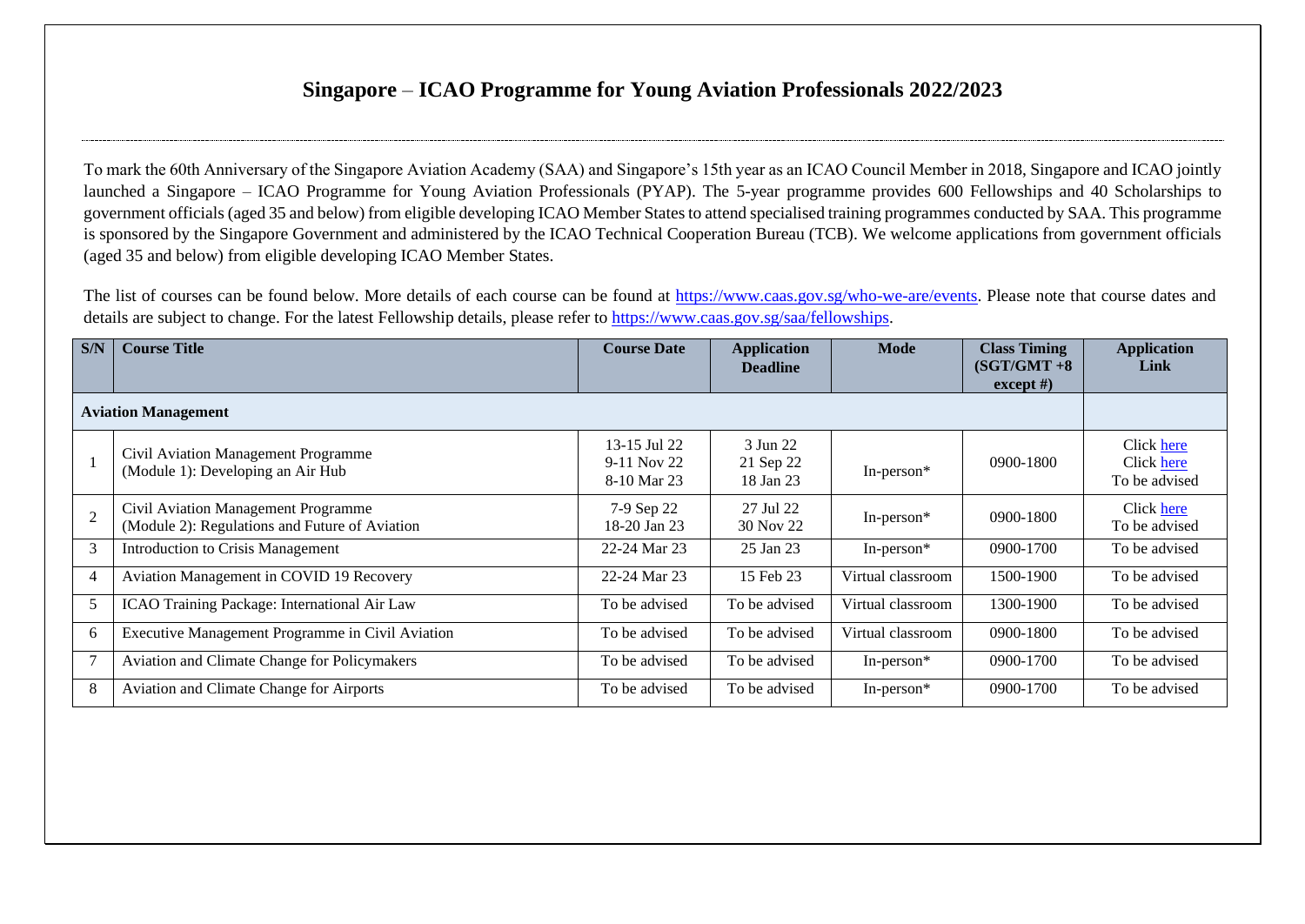|    | <b>Aviation Safety</b>                                                                                                            |                            |                        |                                        |                                         |                          |
|----|-----------------------------------------------------------------------------------------------------------------------------------|----------------------------|------------------------|----------------------------------------|-----------------------------------------|--------------------------|
| 9  | ICAO Training Package: Oversight of Competency-based Training                                                                     | 13-17 Jun 22               | 25 Apr 22              | In-person*                             | 0900-1700                               | Click here               |
| 10 | ICAO Training Package: Personnel Licensing System                                                                                 | 20-24 Jun 22               | 5 Jun 22               | Virtual classroom                      | 1300-1800                               | Click here               |
| 11 | Aviation Security Training Centre - Risk Management Workshop                                                                      | 1-4 Aug 22                 | 26 Jun 22              | In-person*                             | 0900-1700                               | Click here               |
| 12 | ICAO Annex 14 Requirements and Applications                                                                                       | $15-19$ Aug 22             | 3 Jul 22               | In-person*                             | 0900-1700                               | Click here               |
| 13 | Crisis Management Workshop                                                                                                        | 5-9 Sep 22                 | 18 Jul 22              | In-person                              | 0900-1700                               | To be advised            |
| 14 | ICAO Standardised Training Package: IAASMSAA Postgraduate<br>Certificate in Aviation Medicine for Medical Examiners and Assessors | 10-21 Oct                  | 28 Aug 22              | In-person                              | 0900-1700                               | Click here               |
| 15 | Principles and Philosophy of Aviation Rule-making                                                                                 | 23-24 Nov 22               | 5 Oct 22               | In-person*                             | 0900-1700                               | To be advised            |
| 16 | ICAO Training Package: ICAO Government Safety Inspector<br>Operations Air Cargo Certification                                     | 9-13 Jan 23                | 5 Dec 22               | Virtual classroom                      | 1300-1730                               | To be advised            |
| 17 | Establishing and Operating an Independent Aircraft Accident and<br><b>Incident Investigation Authority</b>                        | 9-13 Jan 23                | 20 Nov 22              | In-person*                             | 0900-1700                               | Click here               |
| 18 | <b>ICAO Training Package: Training Managers</b>                                                                                   | 6-10 Feb 23                | 2 Jan 23               | Virtual classroom                      | 1300-1800                               | To be advised            |
| 19 | <b>Aircraft Accident Investigation Techniques</b>                                                                                 | 13-17 Feb 23               | 9 Jan 23               | Virtual classroom                      | 1300-1830                               | To be advised            |
| 20 | ICAO Training Package: CORSIA Verification                                                                                        | 27-30 Mar 23               | 20 Feb 23              | Virtual classroom                      | 0800-1400                               | To be advised            |
|    | <b>Aviation Security</b>                                                                                                          |                            |                        |                                        |                                         |                          |
| 21 | Introduction to Security Management Systems and Security Culture                                                                  | 26-28 Jul 22<br>1-3 Nov 22 | 21 Jun 22<br>27 Sep 22 | Virtual classroom<br>Virtual classroom | 1300-1800<br>1300-1800<br>$(UTC-5)^{#}$ | Click here<br>Click here |
| 22 | <b>Airport Security Supervisors</b>                                                                                               | 17-26 Oct 22               | 29 Aug 22              | In-person                              | 0900-1700                               | To be advised            |
| 23 | <b>Aviation Security National Inspectors</b>                                                                                      | 14-22 Nov 22               | 26 Sep 22              | In-person                              | 0900-1800                               | To be advised            |
|    | <b>Air Traffic Services</b>                                                                                                       |                            |                        |                                        |                                         |                          |
| 24 | Air Traffic Control Watch Managers                                                                                                | 19-23 Sep 22               | 1 Aug 22               | In-person*                             | 0900 - 1700                             | Click here               |
| 25 | Air Traffic Safety Electronics Personnel Basic                                                                                    | 3-10 Oct 22                | 21 Aug 22              | In-person                              | 0900-1700                               | Click here               |
| 26 | Air Traffic Management Safety Investigation and Analysis                                                                          | 31 Oct-4 Nov 22            | 12 Sep 22              | In-person                              | 0900 - 1700                             | Click here               |
| 27 | Procedures and Design Process for PBN Airspace                                                                                    | 14-25 Nov 22               | 26 Sep 22              | In-person                              | 0900-1700                               | Click here               |
| 28 | Introduction to Human Factors in Air Traffic Services                                                                             | 16-18 Jan 23               | 28 Nov 22              | In-person                              | 0900-1700                               | To be advised            |